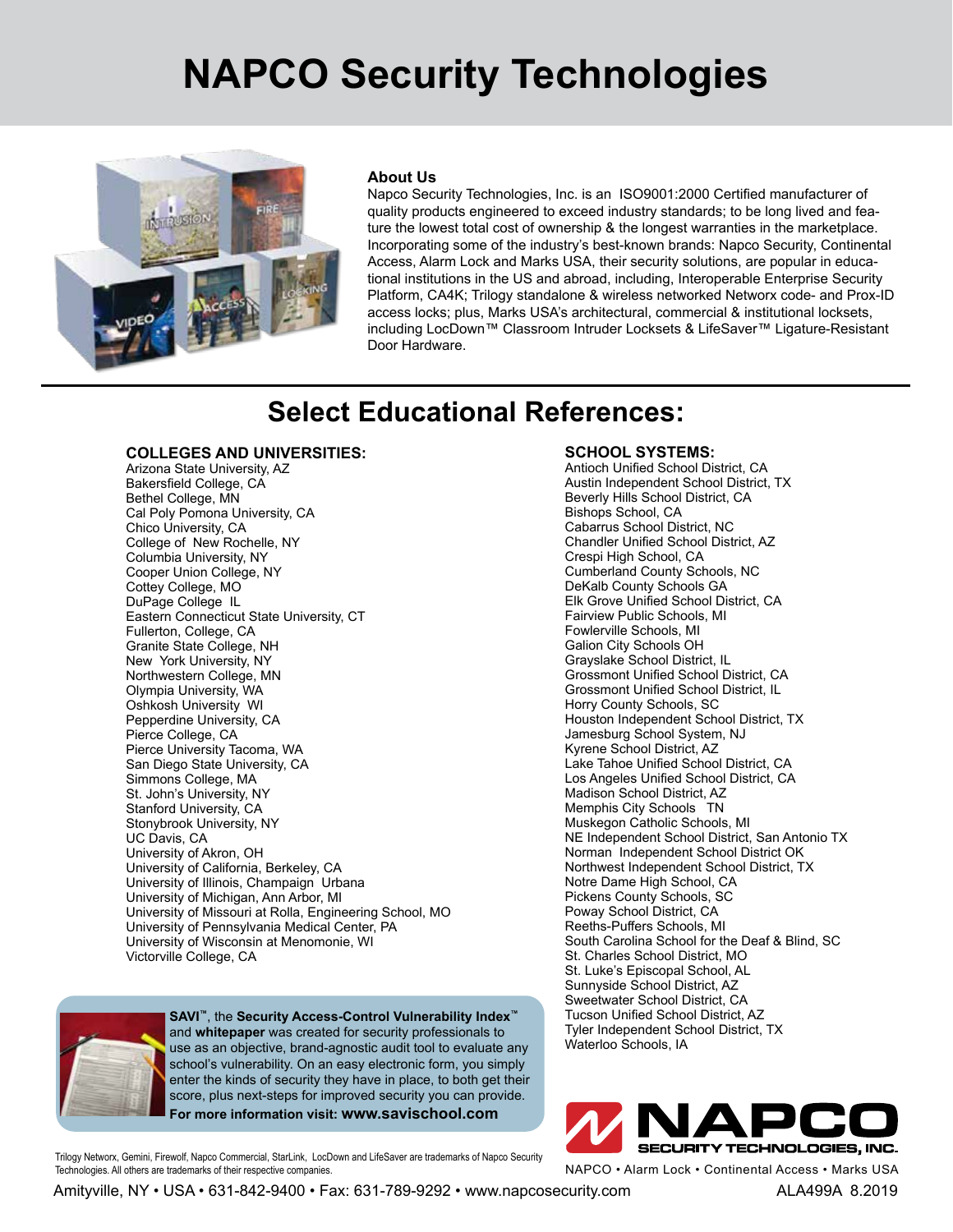

## SCHOOL SECURITY & LOCK DOWN SOLUTIONS







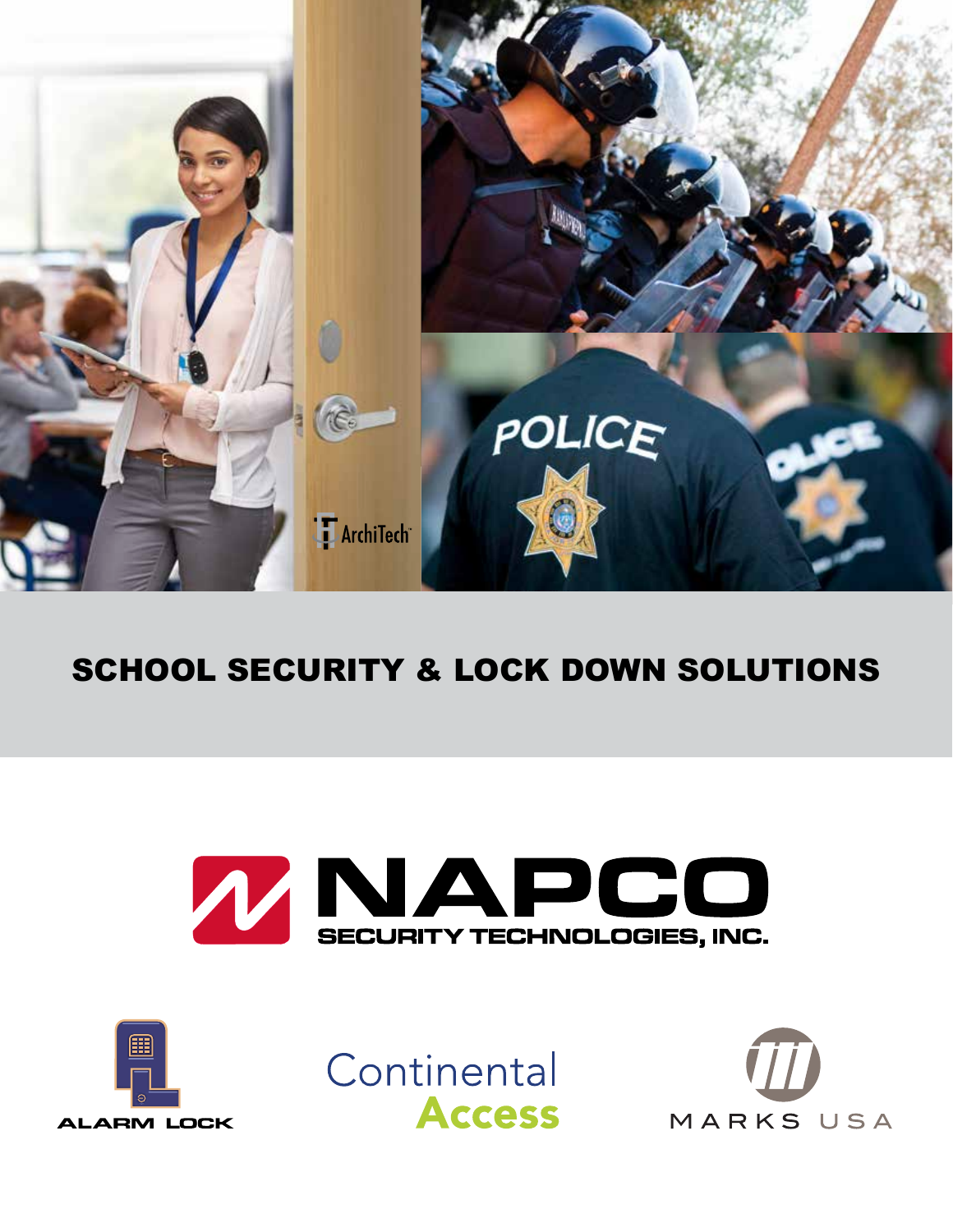

# **Continental Access**

## **Electronic Standalone Locking Solutions**



Trilogy® Locks with Keyfob &/or Panic Option **Lock down classrooms, offices, common areas, labs from safely inside, with the press of a button**

- Rugged, easy to use and install electronic Trilogy locks add access convenience & quickly retrofit any lockset on virtually any door, inside or out.
- Easily add new keyfob or panic button option to most new & existing Trilogys (3000 Series & above) and program to control "Lock Down" or "Remote Release" with one button.
- No keys, or liability from lost or misappropriated keys, or distribution hassles; access is controlled with ID card or digital PIN code
- 1 Hour installation. Can be field converted into Wireless Networx Locks later with kit (as below)
- Grade 1 Durable, Vandal-Resistant All Metal Locks

## **Wireless Network Locking Solutions**



#### Trilogy® Networx™ & ArchiTech Wireless Access Lock Series

#### **Global Lockdown activated by the server or any individual access lock &/or keyfob in seconds**

- Deploy wireless networked access locks in under an hour
- ID Card and/or Digital Code Access (PIN)
- Real-time global lockdown or unlock in under 10 seconds
- Scalable by door, area, building or across a campus of buildings, new & legacy
- Manage on-premises or remotely via web client or smart device– Control access, privileges, locks and doors, by time schedule, exception, etc.
- Grade 1 Durable, Unparalleled battery life, 5 years+

## **Integrated Access, Video & Security**



#### Continental CA4K Enterprise Software - A Multi-Pronged Singular Platform Approach **All-Enterprise solution controls alarms, video, wireless locking, doors, elevators & access within one interoperable platform**

- Real-time integration with All Alarm Lock Wireless Networx Locks & Panic Buttons
- Uses same HID ID Badges as PDL Locks
- Seamless Alarm Integration with Napco Systems
- Dynamic map control Pinpoint alarms & activity
- Comprehensive Visitor Management System with live background checks & integration w/ gov't/municipal "Watch Lists"
- 5-Stage Threat Level Management & Man-Trap lock downs by area or zone
- Auto-Expiring Temporary Badges for Visitors

## **Enterprise Software**



#### CA4K Enterprise Software is Scalable from 1 to 32,000 Doors

**CA4K Security Management Platform is easily expandable, for one to over 1,000,000 cardholders per panel, 30,000 access groups and over 32,000 readers per location. CA4K Features:**

- Competitively priced no annual software licensing fees
- Multistage Threat Level Management
- Super-fast door open times of a fraction of a second, processing speeds up to 921Kbps
- Access all the features of the system from an easy to learn and use, multilingual interface. Language-preference auto-loaded upon operator log-in.